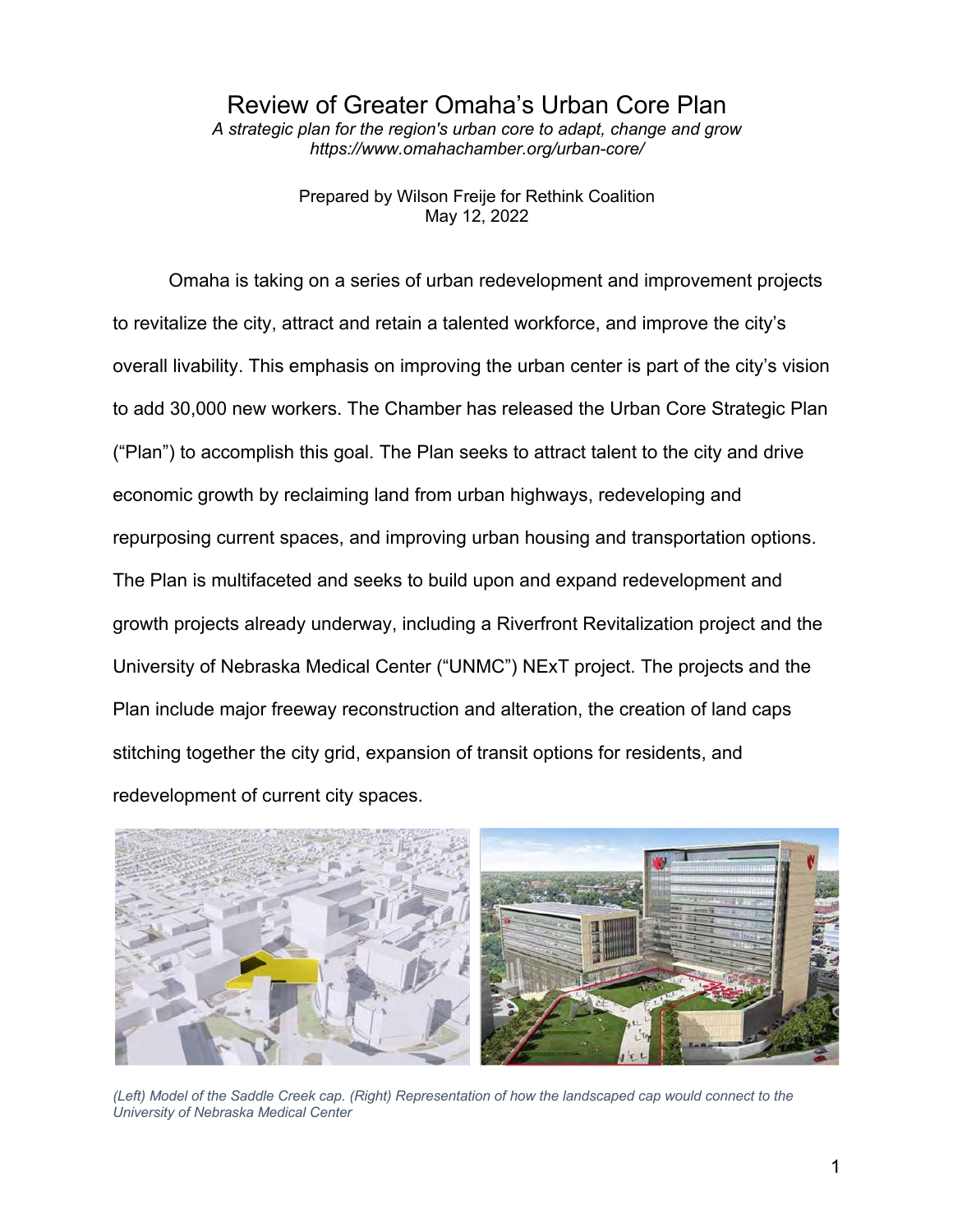The NExT project is a public-private partnership to create a federal public-health disaster response space involving a \$2.6 billion investment in the UNMC campus in downtown Omaha. To complement the project, the Chamber proposes building a cap over Saddle Creek Road with a landscaped bridge to link administrative UNMC buildings on the west of Saddle Creek back to the main campus and create public green space.

In addition to the Saddle Creek Lid, the Greater Omaha Chamber proposes to build a cap over the North-South leg of I-480, a freeway that divides the city. The chosen portion of I-480 is recessed, allowing for the cap, which would reduce the barrier created by the highway, reconnecting downtown neighborhoods and facilitating pedestrian traffic.



*(Top) Model View of the proposed I-480 LID. (Bottom) Visual representation of what the new cap would look like after construction. The Cap would be located between Harney Street and Douglas Street, creating a space for public events.*

The Chamber also proposes the removal of two I-480 off-ramps. The removal of the 19<sup>th</sup>/20<sup>th</sup> Street ramp and the  $30<sup>th</sup>$  street ramp will open up 3 and 6 blocks of unused land for development, respectively. Moreover, the 19<sup>th</sup>/20<sup>th</sup> Street ramp is adjacent to space that once housed the Civic Auditorium, which was torn down in 2017. The Plan incorporates the redevelopment of the dormant plot into a mixed-use space housing residential, office, and neighborhood-serving retail use.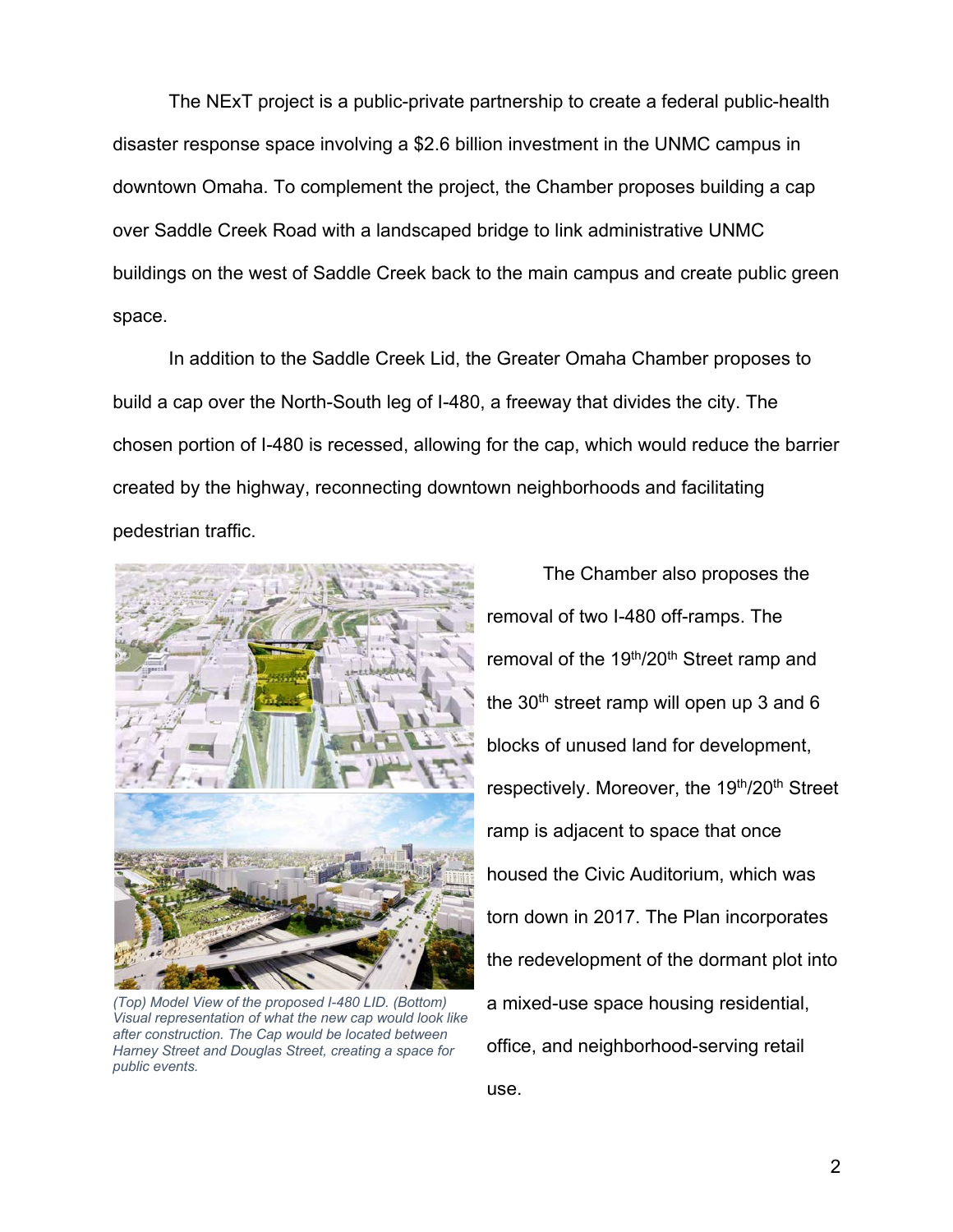The Greater Omaha Chamber is rethinking the east/west portion of I-480. This portion of the highway creates a barrier between neighborhoods to the north and Creighton University to Downtown Omaha. The Plan proposes replacing it with either a multi-way boulevard or a one-way couplet to remove this barrier. While the couplet would maintain aspects of the freeway, both options would reclaim land formerly held by the highway.



*Proposed layout of the east/west portion of I-480, if the elevated highway was removed/converted.* 

The Riverfront Revitalization project is a \$325 million effort to improve urban open/green spaces adjacent to the Missouri River. The project consists of three locations, The Gene Leahy Mall, the Heartland of America Park, and the Lewis and Clark Landing. All three are in progress and set to be completed in 2022 or 2023. The completion of the Riverfront project will create new trails and recreational spaces and promote community activity use. The redevelopment of the Gene Leahy Mall has also opened up a block of new, usable space. In addition, the W. Dale Clark Library, located just west of the Gene Leahy Mall, is set to be relocated six blocks to the south. As a result, there will be two blocks of developable space that the Plan seeks to capitalize on. The Plan aims to complement the \$433 million skyscraper Mutual of Omaha has planned for the site and that is slated for completion by 2026. Adjacent to the Heartland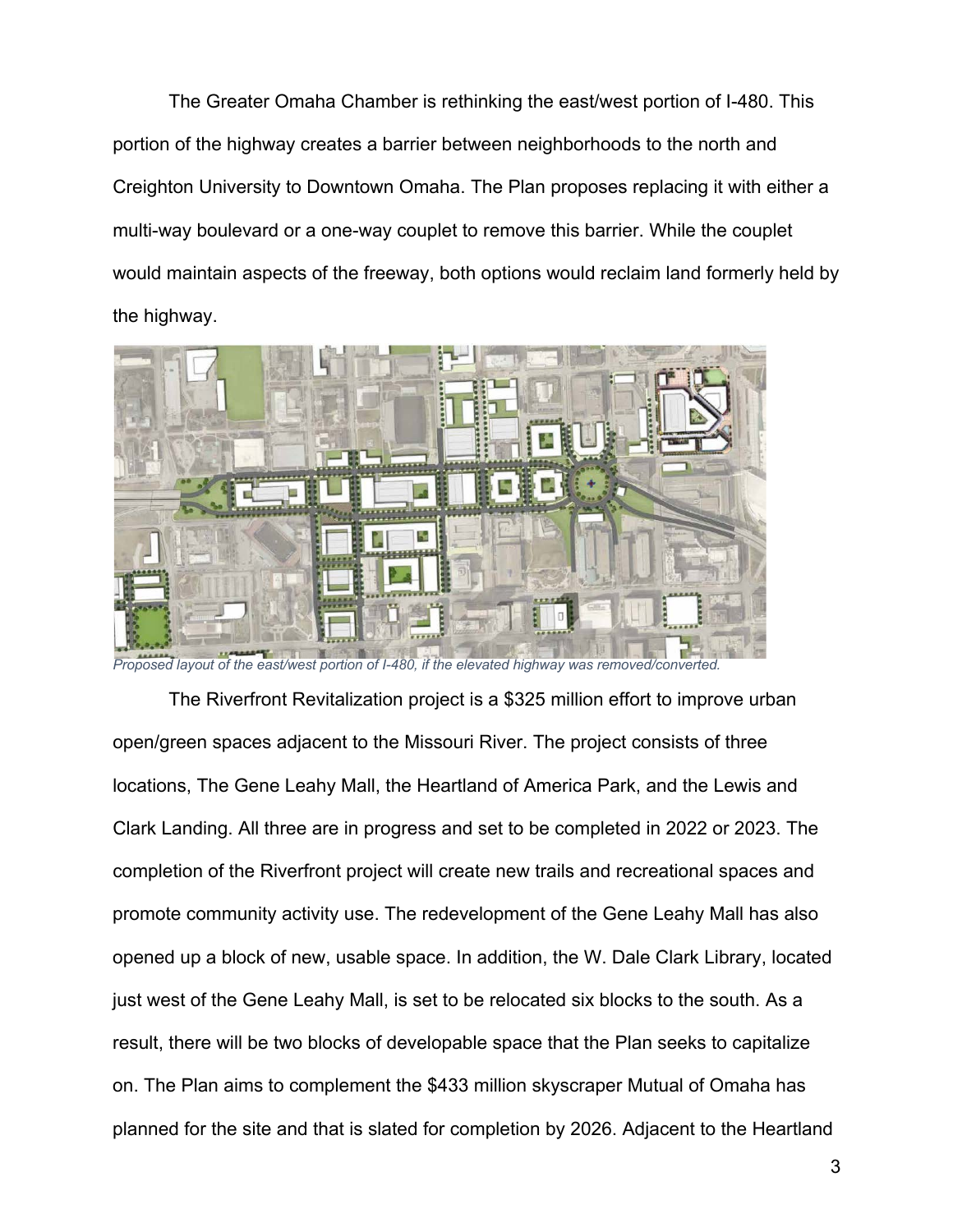of America Park, the Chamber intends to build a pedestrian/bike/transit bridge across the Missouri River. This will serve to connect the city to further housing options east of the river and complete a 2-mile loop of trails that would run on either side of the river. The bridge will also connect to Dodge Park, a city-owned golf course that the Chamber may convert into a mixed-use residential neighborhood. The completion of this walkable neighborhood with quick access to parks, downtown jobs, and other amenities is part of the Chamber's effort to attract and retain talent and be competitive at a national level.



*(Left) Visual depiction of the Dodge Park city-owned golf course facing downtown Omaha. (Right) Visual depiction of*  the proposed plan to convert the golf course into a walkable community connected to the city via the proposed transit *bridge over the Missouri River.*

One of the Plan's significant priorities is improving transportation options and shifting the city away from an auto-centric design. The push for enhanced transportation options is part of Omaha's Urban Core's Total Mobility System (TMS). Omaha already has BRT routes and other bus routes to manage local transit. The Chamber proposes an initial Streetcar route for rapid and convenient transit east and west across the city's center to build on current transportation options. The Chamber also plans to extend BRT routes, incorporating Autonomous Shuttle Connectors to facilitate travel along riverfront neighborhoods and to invest in fixed-rail transit to connect the peripheral Omaha neighborhoods to the metro area. However, the Chamber still wants to ensure accessibility to the city by car and is looking to balance local transit, pedestrian, and bike needs with auto and parking needs.